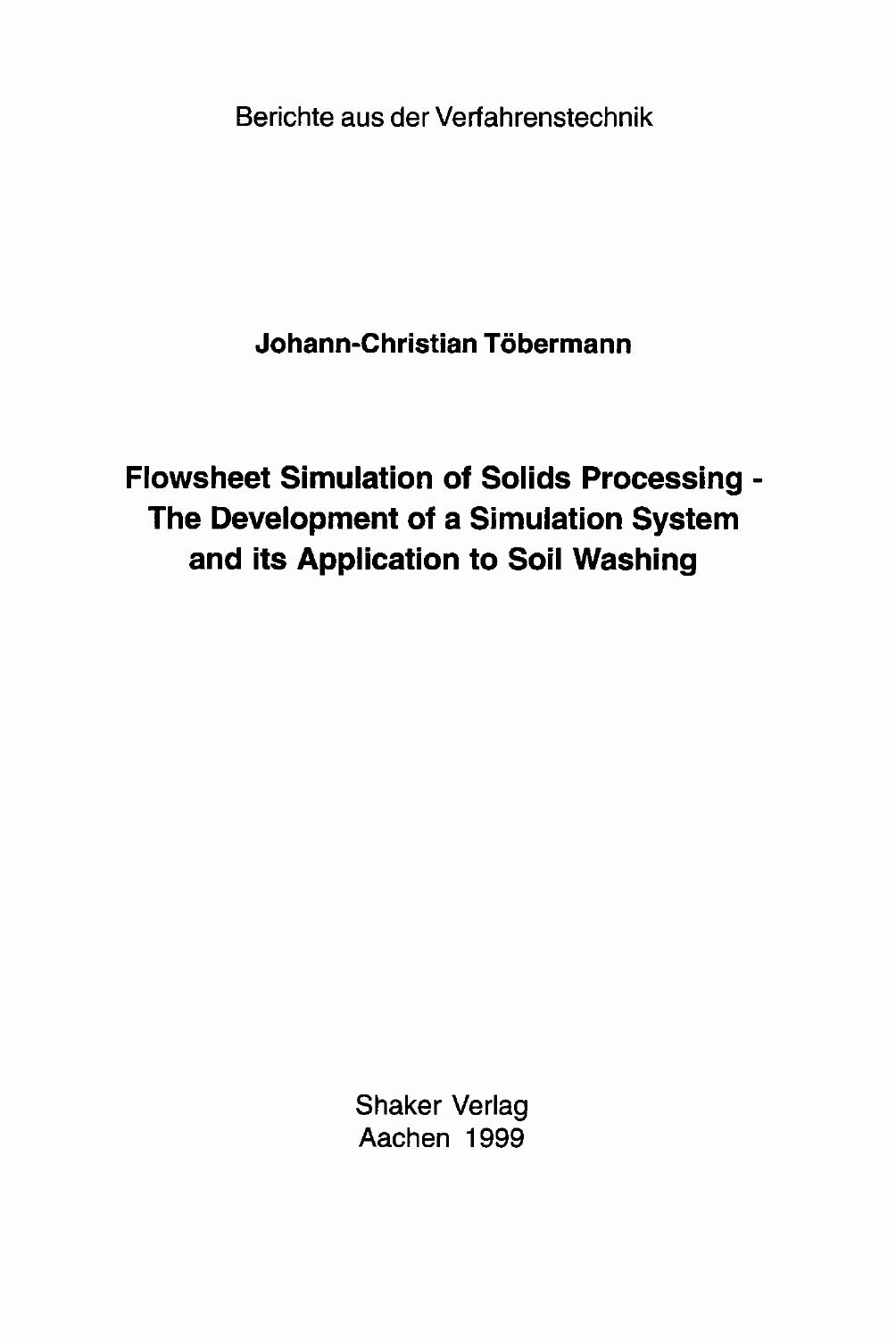## **Table of Contents**

| 1              |         |                                                                       |  |
|----------------|---------|-----------------------------------------------------------------------|--|
| $\overline{2}$ |         |                                                                       |  |
| 2.1            |         |                                                                       |  |
| 2.2            |         |                                                                       |  |
| 2.2.1          |         |                                                                       |  |
|                | 2.2.1.1 |                                                                       |  |
|                | 2.2.1.2 |                                                                       |  |
| 2.2.2          |         |                                                                       |  |
|                | 2.2.2.1 |                                                                       |  |
|                | 2.2.2.2 |                                                                       |  |
|                | 2.2.2.3 |                                                                       |  |
|                | 2.2.2.4 |                                                                       |  |
| 2.3            |         |                                                                       |  |
| 2.4            |         |                                                                       |  |
| 2.5            |         |                                                                       |  |
| 3              |         | Development of SolidSim - A Simulation System for Solids Processes 33 |  |
| 3.1            |         |                                                                       |  |
| 3.1.1          |         |                                                                       |  |
| 3.1.2          |         |                                                                       |  |
| 3.2            |         |                                                                       |  |
| 3.2.1          |         |                                                                       |  |
| 3.2.2          |         |                                                                       |  |
| 3.2.3          |         |                                                                       |  |
|                | 3.2.3.1 |                                                                       |  |
|                |         |                                                                       |  |
|                | 3.2.3.2 |                                                                       |  |